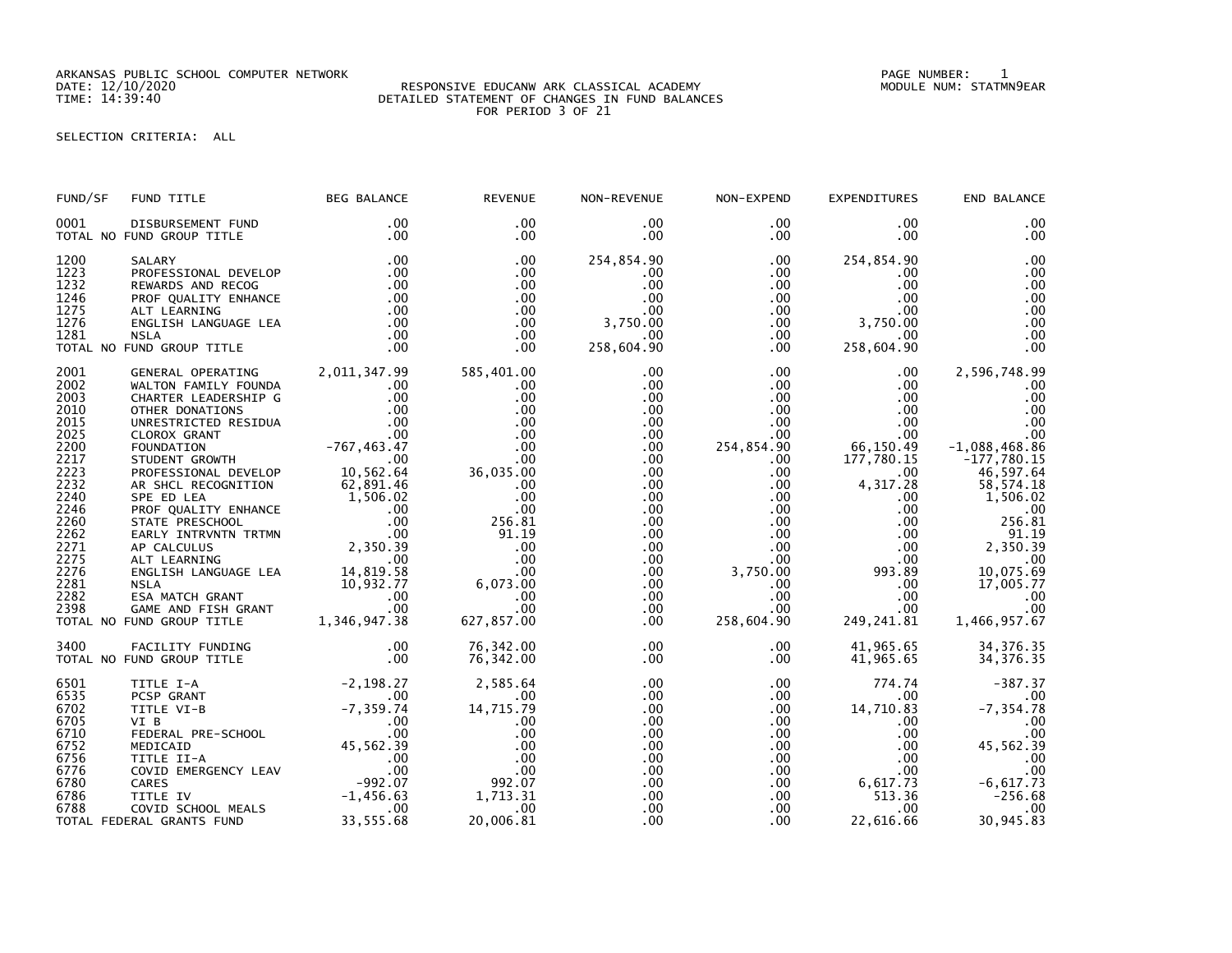ARKANSAS PUBLIC SCHOOL COMPUTER NETWORK PAGE NUMBER: 2

## DATE: 12/10/2020 RESPONSIVE EDUCANW ARK CLASSICAL ACADEMY MODULE NUM: STATMN9EAR TIME: 14:39:40 DETAILED STATEMENT OF CHANGES IN FUND BALANCES FOR PERIOD 3 OF 21

## SELECTION CRITERIA: ALL

| FUND/SF | FUND TITLE              | <b>BEG BALANCE</b> | <b>REVENUE</b> | NON-REVENUE | NON-EXPEND       | <b>EXPENDITURES</b> | END BALANCE  |
|---------|-------------------------|--------------------|----------------|-------------|------------------|---------------------|--------------|
| 7001    | ATHLETIC CROSS COUNT    | 507.69             | .00            | .00         | .00              | .00                 | 507.69       |
| 7002    | ATHLETIC BASKETBALL     | 1,260.94           | .00            | .00         | $.00 \,$         | .00                 | 1,260.94     |
| 7003    | ATHLETIC VOLLEYBALL     | 1.665.86           | .00            | .00         | $.00 \,$         | 310.44              | 1,355.42     |
| 7004    | ATHLETIC TENNIS         | 226.75             | .00            | .00.        | .00              | .00                 | 226.75       |
| 7005    | ATHLETIC GOLF           | 1,289.42           | .00            | .00         | .00              | .00                 | 1,289.42     |
| 7006    | ATHLETIC TRACK          | .00                | .00            | .00         | .00              | .00                 | .00          |
| 7007    | CHEER/DANCE             | 584.62             | .00            | .00         | .00              | .00                 | 584.62       |
| 7008    | GENERAL ATHLETICS       | 2,191.14           | .00            | .00         | .00              | .00                 | 2,191.14     |
| 7009    |                         | .00                | .00            | .00         | .00              | .00                 |              |
|         | GATE FEES ATHLETICS     |                    |                |             |                  |                     | .00          |
| 7010    | AFTERSCHOOL PROGRAM     | 31,093.36          | 7,448.45       | .00         | $.00 \,$         | 41,927.91           | $-3,386.10$  |
| 7011    | UNIFORM ASSISTANCE      | 3,974.87           | .00            | .00         | $.00 \times$     | .00                 | 3.974.87     |
| 7012    | <b>HEALTH</b>           | 5.360.50           | .00            | .00         | .00              | .00                 | 5,360.50     |
| 7013    | WEIGHTLIFTING/PE        | 448.21             | .00            | .00         | .00              | .00                 | 448.21       |
| 7014    | LACROSSE                | 1,379.15           | .00            | .00         | .00              | .00                 | 1,379.15     |
| 7015    | E-SPORTS                | .00                | .00            | .00         | .00              | .00                 | .00          |
| 7016    | RUNNING CLUB            | 813.80             | .00            | .00         | .00              | .00                 | 813.80       |
| 7018    | <b>GIRLS BASKETBALL</b> | 2,854.67           | .00            | .00         | $.00 \,$         | .00                 | 2,854.67     |
| 7019    | HS CHOIR                | 1,261.71           | .00            | .00         | .00              | 183.97              | 1,077.74     |
| 7020    | MUSIC                   | 1,137.57           | .00            | .00         | $.00 \,$         | .00                 | 1,137.57     |
| 7021    | <b>THEATRE</b>          | 1,324.57           | .00            | .00         | .00              | .00                 | 1,324.57     |
| 7022    | <b>ROBOTICS</b>         | 1,491.51           | .00            | .00         | .00              | .00                 | 1,491.51     |
| 7023    | STUDENT COUNCIL         | 1,027.36           | .00            | .00         | .00              | .00                 | 1,027.36     |
| 7024    | JR STUDENT COUNCIL      | 1,754.31           | .00            | .00         | .00              | .00                 | 1,754.31     |
| 7027    | <b>FINE ARTS</b>        | 780.12             | 1,149.44       | .00         | .00              | 351.57              | 1,577.99     |
|         |                         | 962.04             |                |             |                  |                     |              |
| 7030    | <b>YEARBOOK</b>         |                    | .00            | .00         | .00              | 500.00              | 462.04       |
| 7032    | <b>PROM</b>             | 2,331.22           | .00            | .00         | $.00 \,$         | .00                 | 2,331.22     |
| 7033    | LIBRARY                 | 1,857.49           | .00            | .00         | .00 <sub>1</sub> | .00                 | 1,857.49     |
| 7034    | SCHOLARSHIP             | 588.08             | .00            | .00         | .00              | .00                 | 588.08       |
| 7035    | FIELD TRIP              | 80.39              | .00            | .00         | .00              | .00                 | 80.39        |
| 7036    | CHESS CLUB              | 97.19              | .00            | .00         | .00              | .00                 | 97.19        |
| 7037    | OUTDOOR CLUB            | 80.90              | .00            | .00         | $.00 \,$         | $.00 \,$            | 80.90        |
| 7119    | JR HIGH CHOIR           | 400.00             | .00            | .00         | .00              | 231.52              | 168.48       |
| 7215    |                         | 184.00             | .00            | .00         | .00 <sub>1</sub> | .00                 | 184.00       |
| 7810    | UPPER SCHOOL ACTIVIT    | 115.03             | .00            | .00         | .00              | .00                 | 115.03       |
| 7860    | SENIOR TRIP             | .00                | .00            | .00         | $.00 \,$         | .00                 | $.00 \times$ |
| 7861    | SENIOR CLASS 2022       | 38.37              | .00            | .00         | .00 <sub>1</sub> | .00                 | 38.37        |
| 7870    | NWACA GEN ACTIVITY      | 30,606.97          | 164.12         | .00         | .00              | 633.48              | 30, 137.61   |
| 7871    | TEACHER APPRECIATION    | 5,907.34           | .00            | .00         | $.00 \times$     | 545.78              | 5,361.56     |
| 7880    | <b>ENRICHMENT</b>       | 949.60             | 75.00          | .00         | .00              | .00                 | 1,024.60     |
| 7901    | LR ATHLETICS            | 1,284.83           | 393.75         | .00         | .00              | 451.27              | 1,227.31     |
| 7902    | LR BOYS BASKETBALL      | .00                | .00            | .00         | .00              | .00                 | .00          |
| 7903    |                         |                    | .00            | .00         | .00 <sub>1</sub> | .00                 |              |
|         | LR VOLLEYBALL           | 2,134.05           |                |             |                  |                     | 2,134.05     |
| 7920    | LR STUDENT COUNCIL      | 154.64             | .00            | .00         | .00              | .00                 | 154.64       |
| 7921    | LR DRAMA                | 2,650.94           | 192.00         | .00         | .00              | .00                 | 2,842.94     |
| 7922    | <b>BLANK</b>            | .00                | .00            | .00         | .00              | .00                 | .00          |
| 7923    | LR FINE ART             | 1,726.00           | 188.75         | .00         | .00              | .00                 | 1,914.75     |
| 7924    | LR YEARBOOK             | 1,820.21           | 328.75         | .00         | $.00 \times$     | .00                 | 2,148.96     |
| 7925    | LR EAST PROGRAM         | 1,575.28           | 476.25         | .00         | .00              | .00                 | 2,051.53     |
| 7926    | LR BETA CLUB            | 1,440.33           | 106.00         | .00         | .00              | .00                 | 1,546.33     |
| 7928    | LR GLEE CLUB            | 97.03              | .00            | .00         | .00              | .00.                | 97.03        |